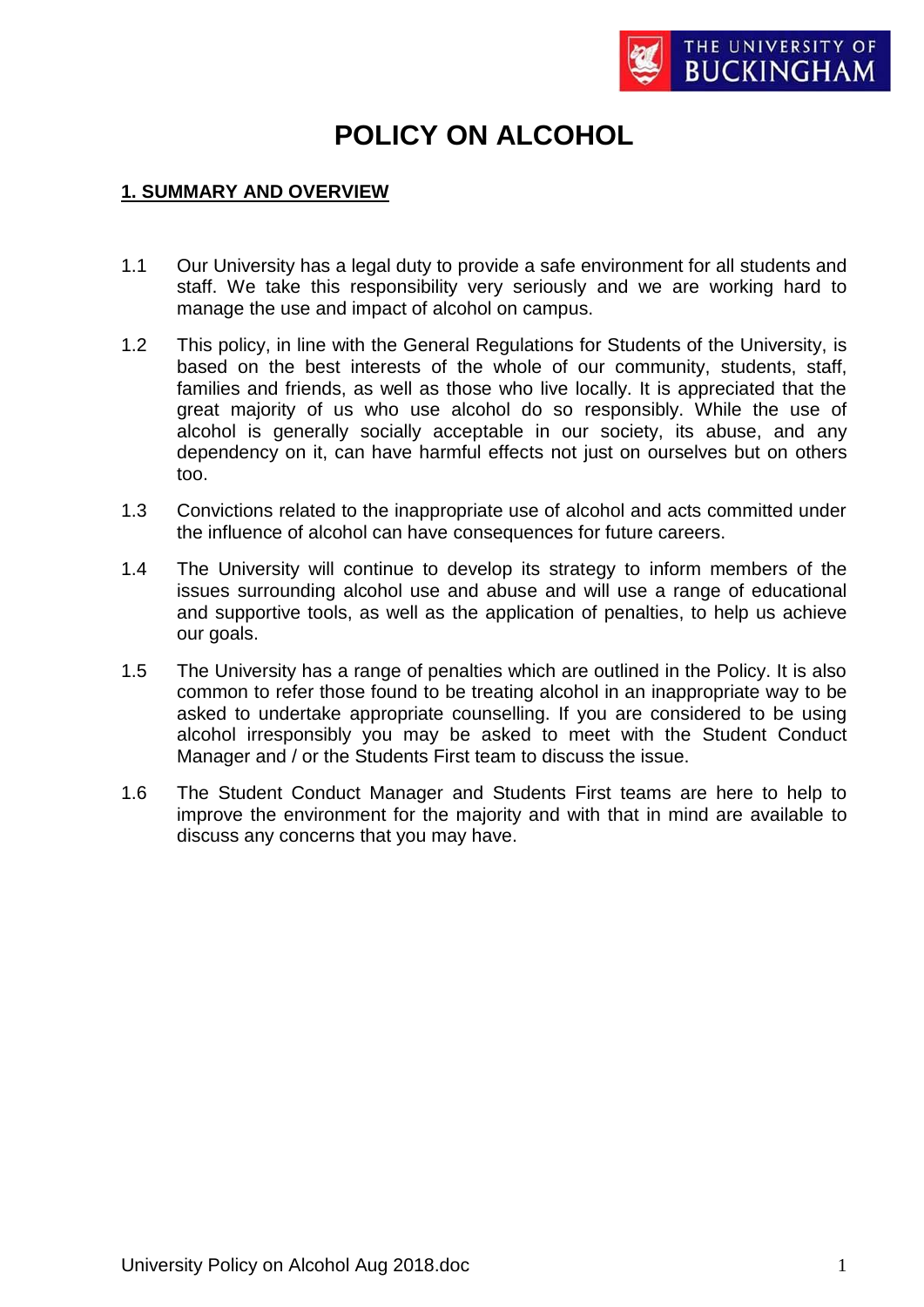## **2. POLICY**

#### **Purpose and scope**

- 2.1 The University seeks to minimise the harmful effects of alcohol and this policy is based on the principles of education, care and effective management.
- 2.2 The policy recognises the importance of maintaining a safe environment for all members of the University and everyone is reminded that some incidents regarding alcohol are criminal offences.
- 2.3 It also recognises that, although moderate alcohol consumption has a place in many areas of society, alcohol abuse may have a serious adverse effect upon any individual's wellbeing.
- 2.4 This policy relates to all students of the University.

#### **Legal Background**

- 2.5 There is a range of legislation relating to the provision of alcohol and the University will uphold the requirements as appropriate.
- 2.6 Laws relating to alcohol apply both on and off campus.
- 2.7 You are also reminded that drinking and driving is an offence in the UK and that the law here may vary from that in other countries.
- 2.8 The Police will also take action against individuals who are involved in incidents where alcohol has played a part.
- 2.9 Students aged under 18 must not buy, or attempt to buy, or drink alcohol on University premises. You risk receiving a criminal record and being banned from all University social events until your 18<sup>th</sup> Birthday.
- 2.10 It is a criminal offence for anyone aged over 18 to buy, or to attempt to buy, alcohol for any person who is aged under 18 years. The local Police regularly patrol shops which sell alcohol in order to catch people who break this law.

#### **Discipline**

#### *Alcohol related behaviour*

- 2.11 The University will not tolerate any alcohol-related behaviour on the part of any student that endangers the health, safety or wellbeing of other students, staff or University property.
- 2.12 Being drunk is no defence against breaches of University rules. Disciplinary action will normally include exclusion from some or all University premises and University events (General Regulations for Students of the University rules 7.1 and 9.3 refer)
- 2.13 Repeat offences will not be tolerated and may be punished more harshly.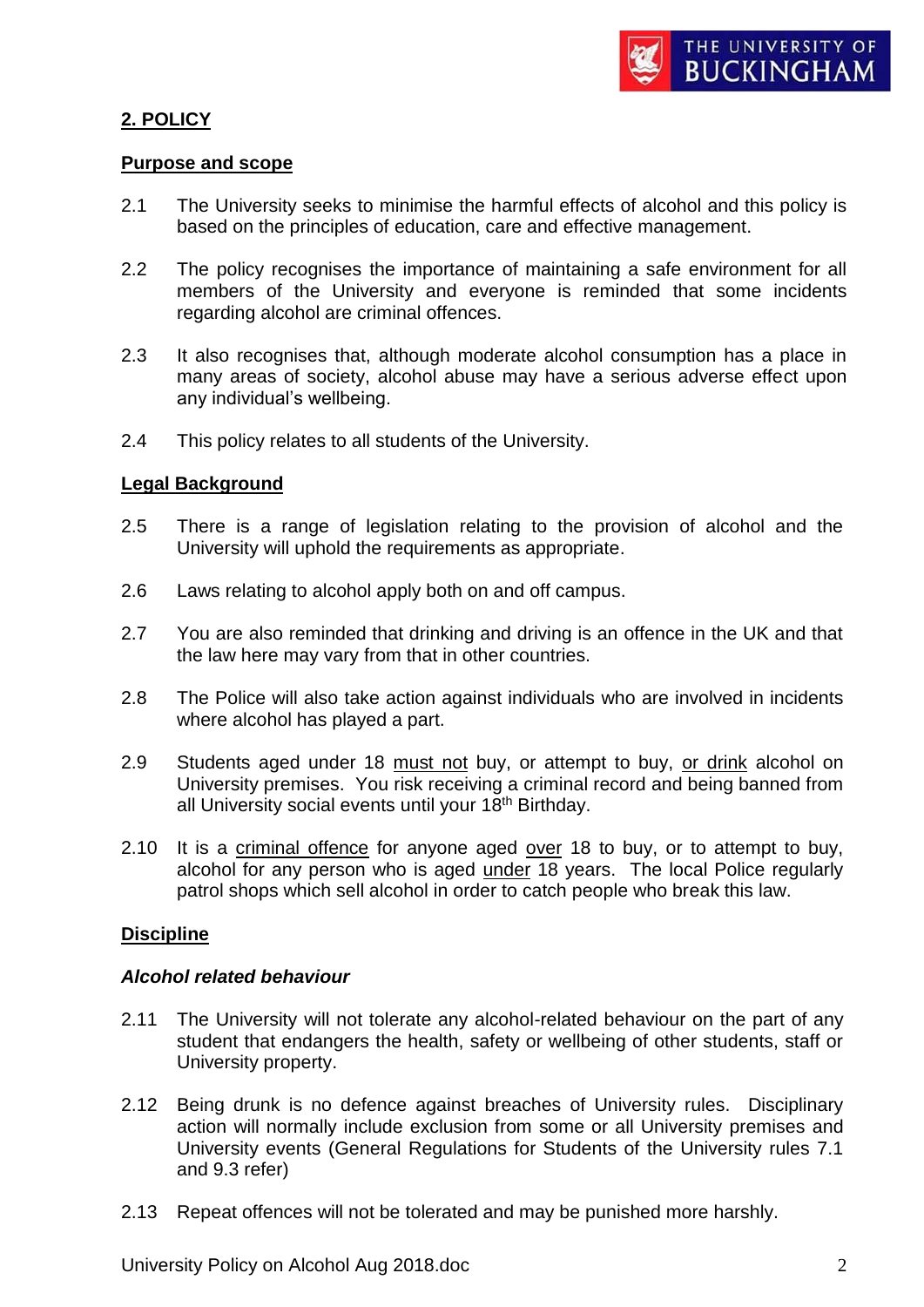#### *Suspected alcohol abuse*

- 2.14 A member of University staff having reason to believe that any student is in danger due to the excessive use or any abuse of alcohol should advise that student to seek appropriate help from the Students First Department, refer the student to the Student Conduct Manager and inform the student that they are doing so.
- 2.15 Students will meet with the Student Conduct Manager to discuss the issue.

## **3. PROCESS**

#### *Searches*

- 3.1 It is against the law to consume alcohol on licensed premises when it was not bought there. As a result, campus and event security staff have the right to search people entering the Tanlaw Mill. This includes clothing and bags – remember, you are responsible for the contents of your bag or clothing.
- 3.2 Any breaches of policy will be reported to the Student Conduct Manager.

#### *Meetings and interviews with the Student Conduct Manager*

- 3.3 All meetings with the Student Conduct Manager will be documented and copies of notes taken provided.
- 3.4 Students are entitled to attend the meeting alone, or with a friend (a fellow student), or their Personal Tutor.
- 3.5 Disciplinary action will be in accordance with the General Regulations for Students of the University, relating to Student Behaviour, in particular Rules 7.9 and 9.6.
- 3.6 Fines levied under the disciplinary process will be paid to the Student Hardship Fund.

## **4. EDUCATION**

4.1 The University is committed to raising awareness of the possible consequences to health of the irresponsible use or abuse of alcohol. The Students First Department can also direct students to specialist advisory services such as the local Community Drug & Alcohol Team and FRANK [\(www.talktofrank.com\)](http://www.talktofrank.com/)). Specialist advice and information available to students covers safe drinking habits; the adverse effects of alcohol; alternatives to alcohol; and skills to enable students to cope with the social pressures of alcohol use.